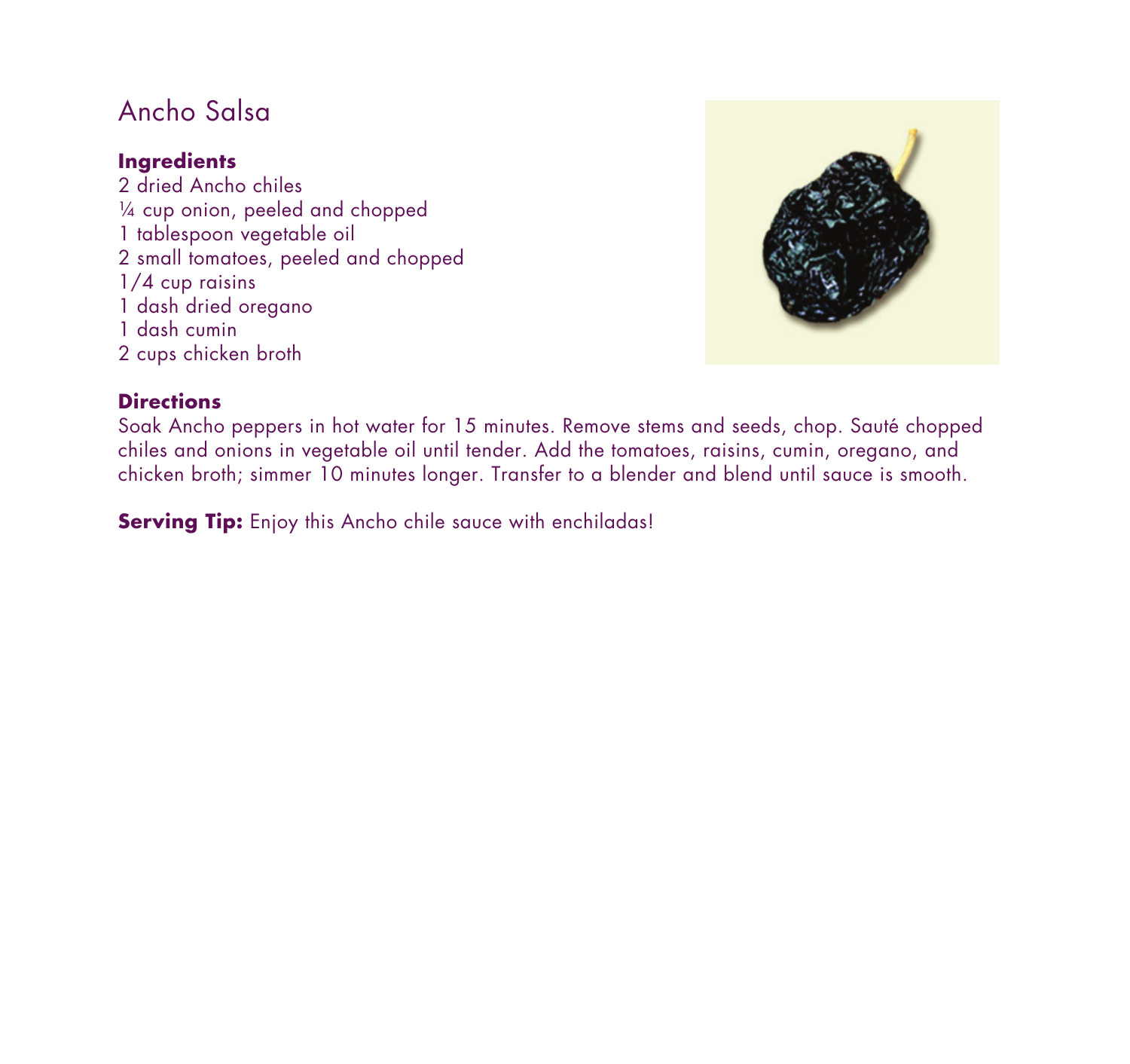## Chile de Arbol Salsa

#### **Ingredients**

½ ounce (about 16) Chile de Arbol 6 large garlic cloves, unpeeled 1 pound (10 to 12 medium) tomatillos, husked and rinsed ½ teaspoon salt, or more to taste sugar, about ½ teaspoon



#### **Directions**

In a dry cast iron skillet, roast the Chile de Arbol for 4 minutes making sure not to burn them. This step is just to release the oils in the chile. Remove the chiles and add the tomatillos. Slice the tomatillos in half and add them to the pan. Reduce heat to medium and add the garlic. Roast tomatillos and garlic until both are soft and charred. Place all ingredients in a blender or food processor and blend until completely smooth.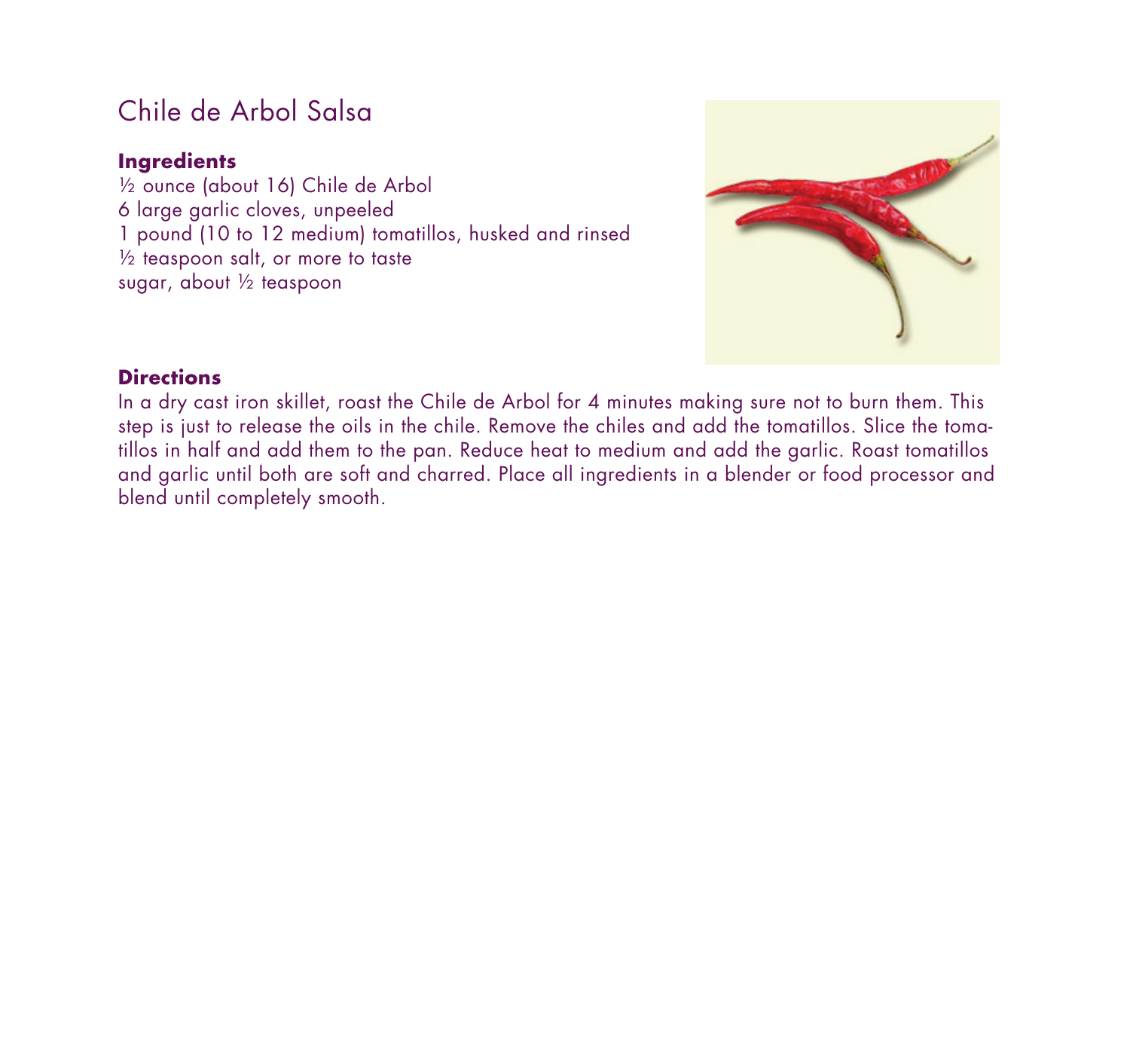# Chile Japones Salsa | Yields 1 34 cups

### **Ingredients**

1 ounce dried Chile Japones 2 tablespoons organic red onions, minced 1 jalapeno chile 2 medium avocados ¼ cup cherry tomatoes, chopped 1 tablespoon olive oil 2 tablespoons fresh lime juice



### **Directions**

In a small bowl, cover Chile Japones with hot water, and let stand 15 minutes. Drain and chop finely. In a medium bowl, combine the onion and jalapeño, Chile Japones and cilantro. Using the back of a spoon, mash the mixture together until a smooth paste forms. Cut the avocados in half lengthwise, remove the pits. Scoop out the flesh and mash the avocados into the onion mixture until smooth. Stir in the tomato, olive oil and lime juice. Serve with chips.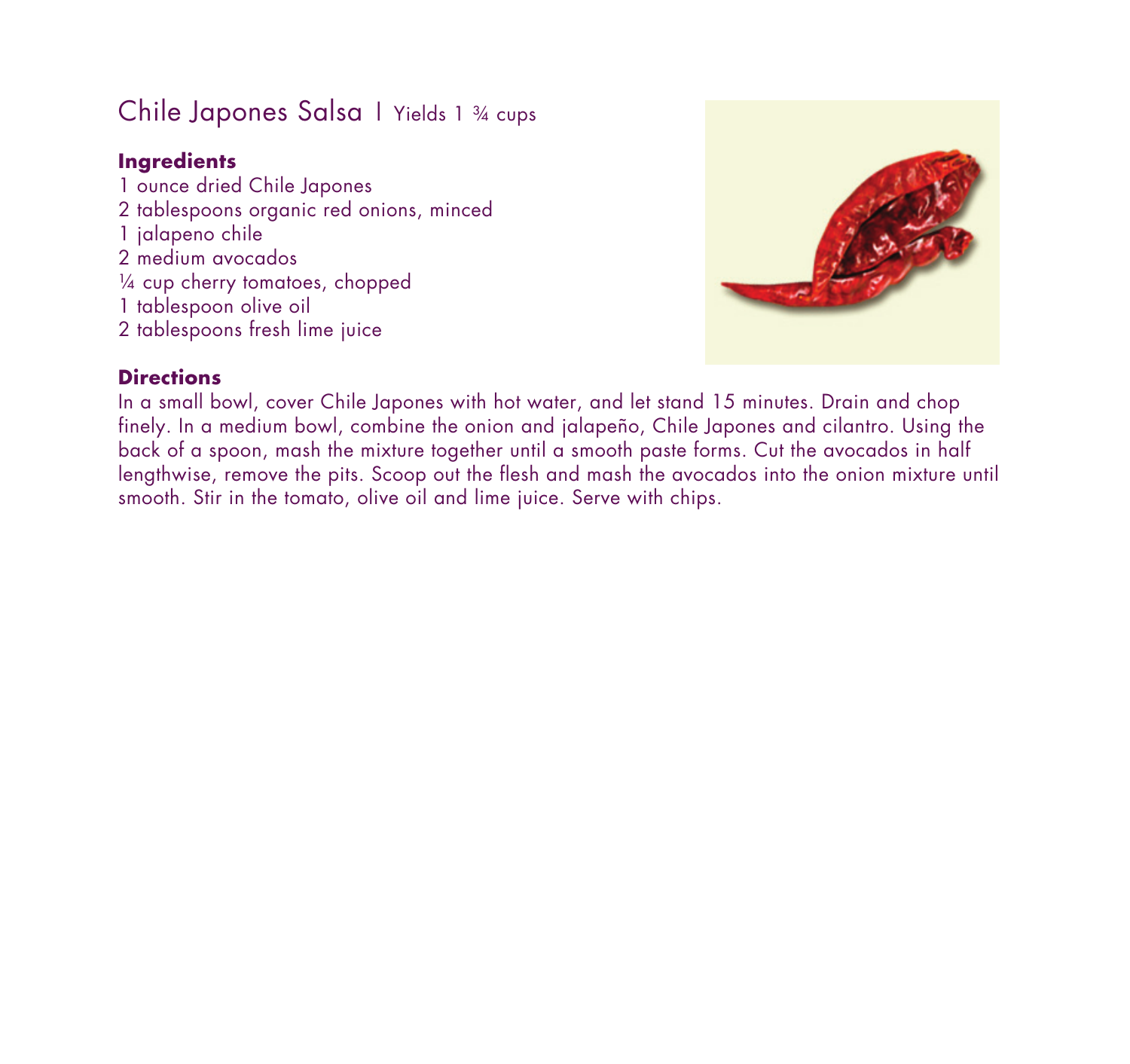## Guajillo Salsa | Yields 2 1/4 cups

### **Ingredients**

8 Guajillo chiles, stemmed and seeded 1 to 2 cloves garlic, minced  $1\frac{3}{4}$  cups water 3 tablespoons freshly squeezed lime juice salt (to taste)



### **Directions**

Heat a medium, heavy sauté pan or griddle over medium heat until very hot, but not smoking. Add 2 of the chiles and toast, pressing down on them firmly with a spatula, for 10 to 15 seconds, or until golden brown. Turn the chiles and continue to toast, pressing down on them firmly with the spatula, another 10 to 15 seconds, or until fragrant, golden brown and bendable. Remove the toasted chiles to a bowl, and toast the remaining chiles in the same manner. Combine the chiles, garlic, water and lime juice in a blender and blend until smooth. Season with salt to taste.

**Serving Tip:** This salsa is good on everything from chips to meat to seafood.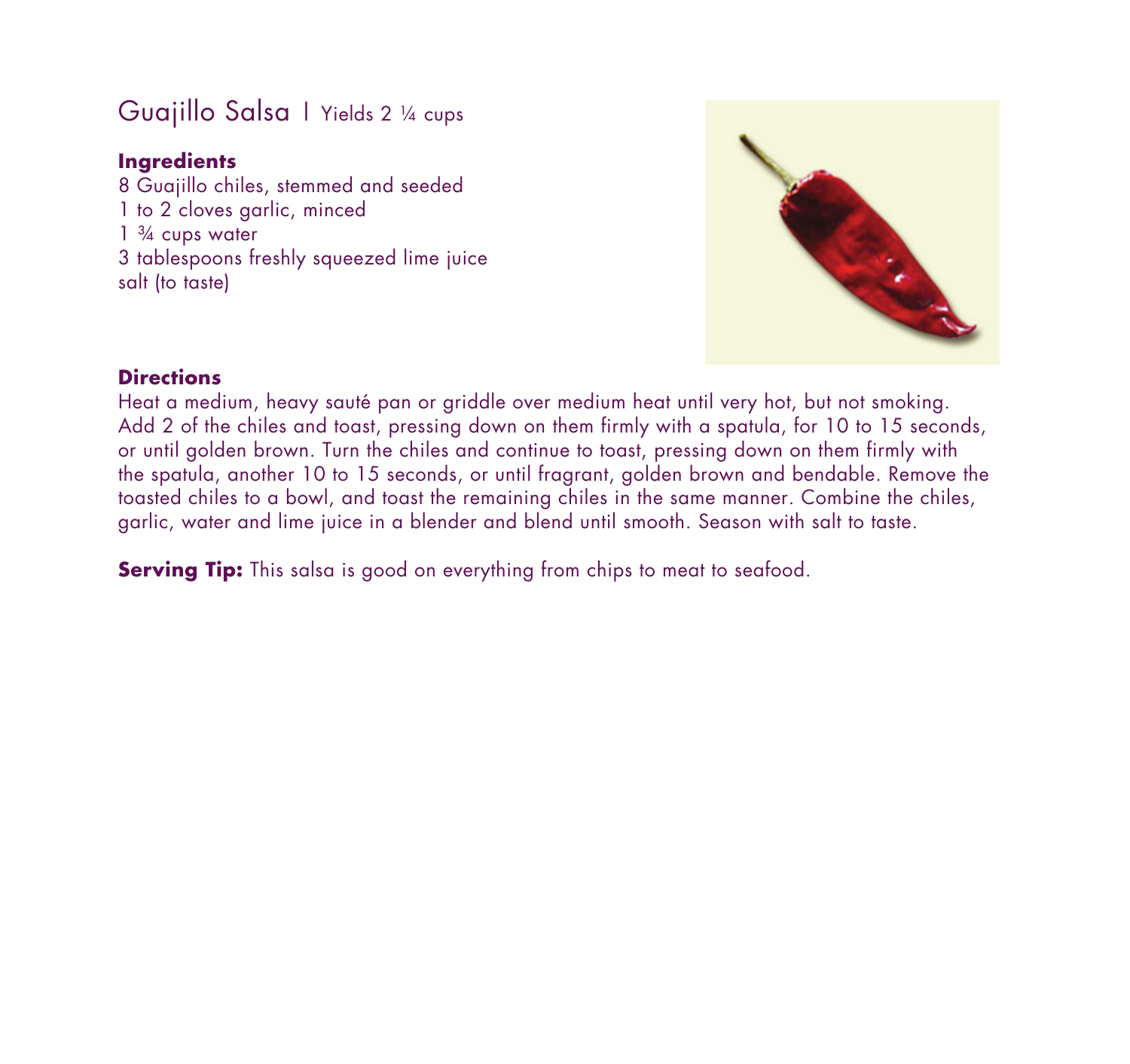## Roasted Morita Ceam Sauce | Yields 2 cups

#### **Ingredients**

2 dried Morita chiles ½ cup whipping cream ½ cup plain yogurt 1 cup whole milk 2 tablespoons olive oil 1 ½ tablespoons flour 1 teaspoon salt



#### **Directions**

Make thick cream by pouring the whipping cream into a small saucepan and cooking it on low heat until it is lukewarm (it must not go above 100°). Remove from heat and stir in the yogurt. Pour into a clear glass jar and cover with a loose cap or clear plastic food wrap. Place in a warm place (80° to 90°), such as the top of the refrigerator. Let the cream develop for 12 to 24 hours. Stir gently and chill for 4 to 8 hours.

Remove the stems and seeds from the chilies and cut into 1-inch pieces. Put the chiles and milk in a food processor or blender and blend on medium setting until smooth. Heat the milk and chile mixture in a medium-sized saucepan over medium-low heat.

In another saucepan, blend the olive oil and flour. Cook over medium heat, stirring constantly for 2 to 3 minutes. After about 3 minutes, begin gently whisking in the heated milk and chile mixture. Continue to cook and stir until smooth and thickened. Whisk in the thick cream.

**Serving Tip:** Serve warm over potatoes or fresh vegetables.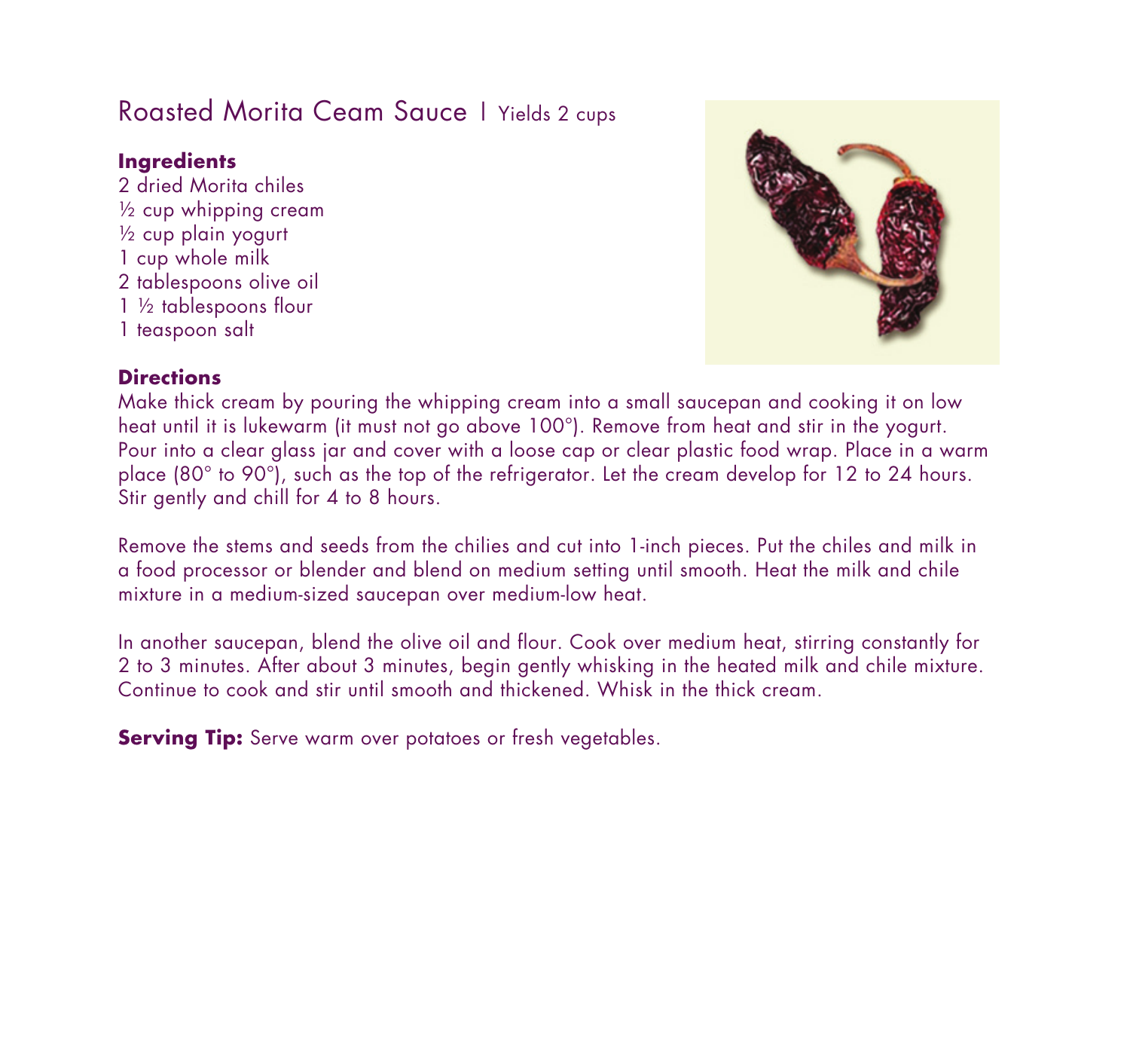## Mulato Salsa | Yields 2 cups

### **Ingredients**

4 dried Mulato chiles, soaked in 250ml/9fl oz of boiling water 2 tablespoons olive oil 2 tablespoons pumpkin seeds 2 tablespoons sesame seeds 1 garlic clove, crushed 1 small onion, finely chopped pinch cinnamon 1 clove 1 slice of bread



#### **Directions**

Heat 1 tablespoon of oil in a small pan on a low heat. Fry the seeds, garlic and onion for a few minutes. Remove the stalks from the chiles, and add another 250ml of water to the soaking liquid. In a food processor or blender, blend the chiles and liquid with the onion mix, cinnamon, clove and the bread until smooth. Heat the remaining oil in a medium size pan and warm the sauce, stirring non-stop until thick and glossy.

**Serving Tip:** Serve with chilaquiles for a delicious brunch!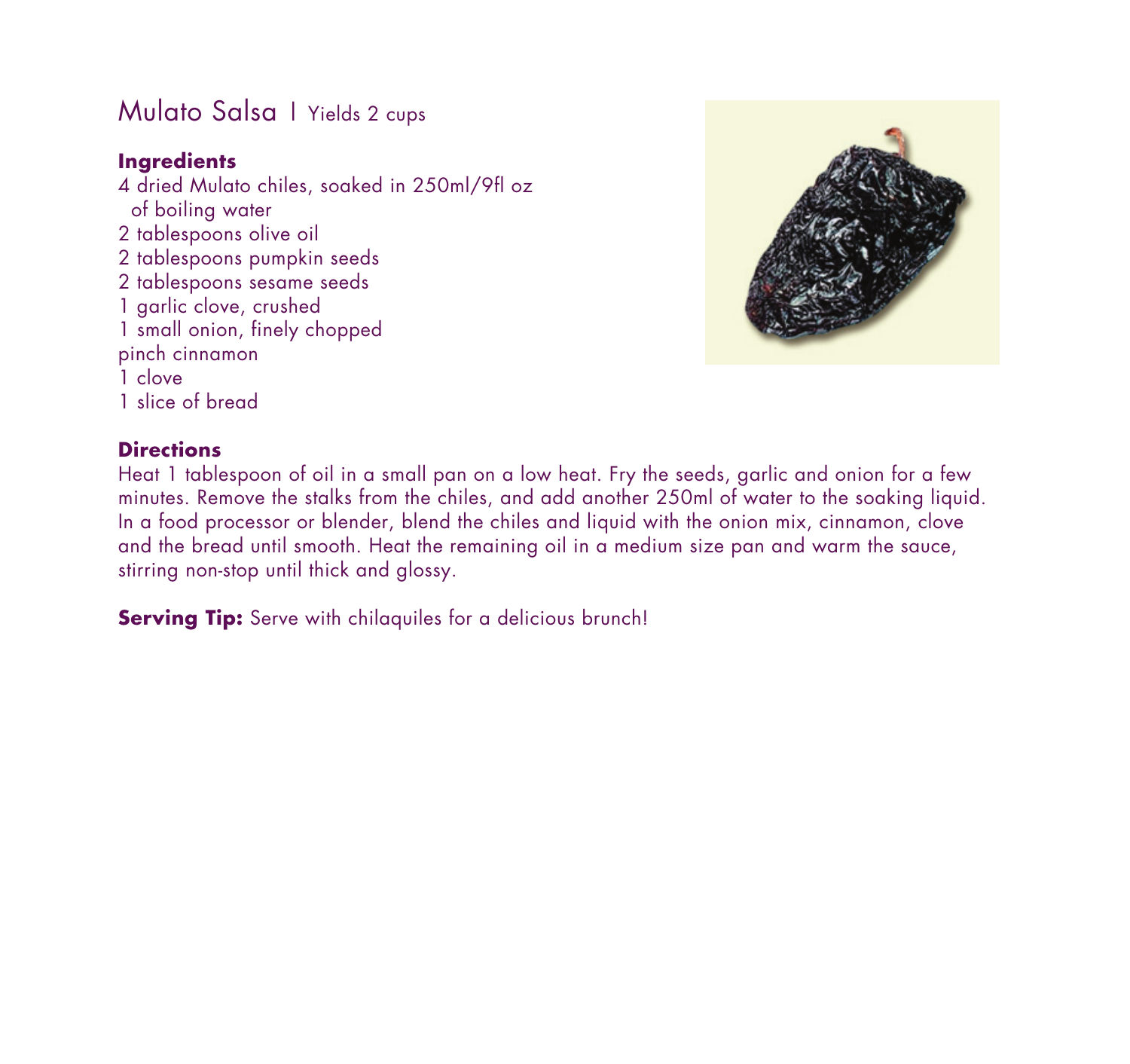## Nuevo Mexico Salsa | Yields 2 cups

#### **Ingredients**

6 ounces of New Mexico chiles hot water 2 teaspoons Mexican oregano 3 garlic cloves 2 cups water, chicken or pork stock 2 tablespoons vegetable oil 1 ½ tablespoons of flour 1 teaspoon salt or to taste



#### **Directions**

Heat a heavy skillet or griddle over medium-high heat. Meanwhile, remove stems and seeds from chiles while rinsing under cold running water. Place them on griddle and toast, three or four at a time, just until the aroma is released, about 30 to 60 seconds. Be careful not to burn them. Place the chiles in a bowl and cover with hot water. Let soak until softened, about l0 minutes. Drain chiles and discard liquid.

Place chiles, oregano, 2 garlic cloves, and 2 cups of water or stock in blender and puree until smooth (add more stock if mixture turns too thick for the blender). With a wooden spoon or pusher, work the puree through a colander into a bowl, pushing and scraping to get all the solids. You may want to pour in a little more liquid to help rinse the sauce through the colander.

In heavy medium saucepan, heat vegetable oil over medium-high heat until rippling. Add remaining garlic clove and brown in the hot vegetable oil, pressing down with the back of a cooking spoon to release the flavor. Remove and discard garlic.

Add flour to hot vegetable oil and cook, stirring constantly, until golden. Add the strained chile puree to the pan and reduce the heat to low. It will splatter as you pour it in — be careful. Cook over low heat, stirring often, until raw taste is gone and flavor of chile is mellowed, about l0 minutes.